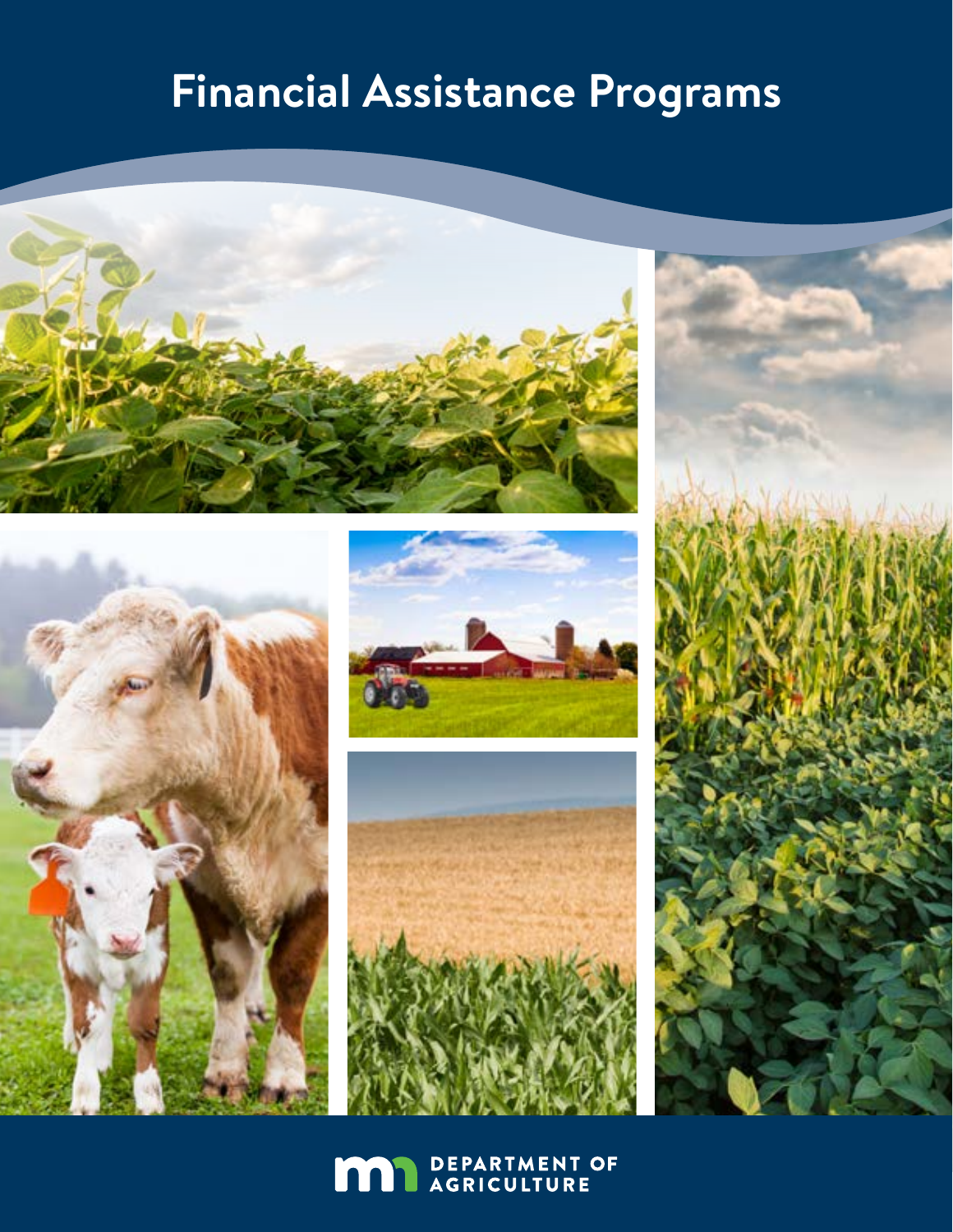### **Additional Grants, Rebate, Compensation and Advocate Programs**

#### **[Agricultural Chemical Response &](www.mda.state.mn.us/acrra  
)  [Reimbursement Account](www.mda.state.mn.us/acrra  
)**

Reimburses costs incurred while cleaning up agricultural chemical (pesticide and fertilizer) incidents.

#### **[Bee Kill Compensation Program](www.mda.state.mn.us/beekillcompensation)**

Allows for compensation to beekeepers when an MDA investigation determines "acute pesticide poisoning" as the cause of hive death.

#### **Beginning Farmer Tax Credit www.mda.state.mn.us/bftc**

The Minnesota Beginning Farmer Tax Credit provides tax credits for the rent or sale of farm land or a variety of farm assets to beginning farmers. This includes incentives for the sale of farm land.

#### **[Compensation for Crops Damaged by Elk](www.mda.state.mn.us/grants/disaster/elk.aspx 
)**

Reimburses farmers and ranchers for crop damage caused by elk in parts of Minnesota.

#### **[Dairy Business Planning Grant](www.mda.state.mn.us/grants/grants/dbgrant.aspx)**

Grants encourage dairy business planning and modernization activities of Minnesota dairy farms.

#### **[Dairy Profitability & Enhancement Teams](www.mda.state.mn.us/grants/grants/diagnostics.aspx)**

Teams of professionals help producers increase farming profitability and make a plan to transfer their farm to the next generation.

#### **[Farm Advocate Program](www.mda.state.mn.us/about/commissionersoffice/farmadvocates.aspx)**

Our Farm Advocate Program provides farmers, small business operators and other residents with one-on-one assistance in accessing federal aid and other resources available to them in a time of crisis.

#### **[Forest Protection Reserve Appropriation](www.mda.state.mn.us/grants/grants/fprappropriation.aspx)**

Grants aid municipalities and organizations in preparing for new infestations of emerald ash borer or to respond to existing infestations.

#### **[Minnesota Agricultural Water Quality](www.mda.state.mn.us/protecting/waterprotection/awqcprogram/mawqcpgrant.aspx)  [Certification Program \(MAWQCP\) Financial](www.mda.state.mn.us/protecting/waterprotection/awqcprogram/mawqcpgrant.aspx)  [Assistance Grant](www.mda.state.mn.us/protecting/waterprotection/awqcprogram/mawqcpgrant.aspx)**

Grants of up to \$5,000 for producers seeking certification under the MAWQCP.

#### **[Minnesota ROPS Rebate Program](www.ropsr4u.org)**

Provides a 70% rebate for installing tractor rollover protective structures (ROPS) with a maximum outof-pocket c[o](www.mda.state.mn.us/about/commissionersoffice/farmadvocates.aspx 
)st of \$500. Call 877-ROPS-R4U (877- 767-7748).

#### **[Specialty Crop Grants](www.mda.state.mn.us/about/commissionersoffice/farmadvocates.aspx 
)**

[Grants help specialty crop growers increase the](www.mda.state.mn.us/about/commissionersoffice/farmadvocates.aspx 
)  [competitiveness of fruits and vegetables, tree](www.mda.state.mn.us/about/commissionersoffice/farmadvocates.aspx 
)  [nuts, dried fruits, horticulture and nursery crops,](www.mda.state.mn.us/about/commissionersoffice/farmadvocates.aspx 
)  [including floriculture.](www.mda.state.mn.us/about/commissionersoffice/farmadvocates.aspx 
) 

#### **[Wolf Depredation Compensation](www.mda.state.mn.us/about/commissionersoffice/farmadvocates.aspx 
)**

[Reimburses livestock owners for losses caused by](www.mda.state.mn.us/about/commissionersoffice/farmadvocates.aspx 
)  [wolves and offers tips to prevent wolf depredation.](www.mda.state.mn.us/about/commissionersoffice/farmadvocates.aspx 
)

#### **[Wolf-Livestock Conflict Prevention Grants](http://www.mda.state.mn.us/grants/disaster/wolf/wolfconflictprevent.aspx)**

Grants to cover costs of approved practices to prevent wolf-livestock conflicts**For more information about these programs, contact:** 

#### **[Minnesota Department of Agriculture](http://www.mda.state.mn.us/)**

625 Robert Street North St. Paul, MN 55155 Office: 651-201-6000

All financial assistance programs are subject to changes and applicant eligibility. Please visit the MDA's Grants, Loans, & Financing webpage for more information at [www.mda.state.mn.us/grants.aspx.](www.mda.state.mn.us/grants.aspx)



In accordance with the Americans with Disabilities Act, this information is available in alternative forms of communication upon request by calling 651-201-6000. TTY users can call the Minnesota Relay Service at 711. The MDA is an equal opportunity employer and provider. File Name: Financial Assistance Programs Brochure.indd 11/1/2021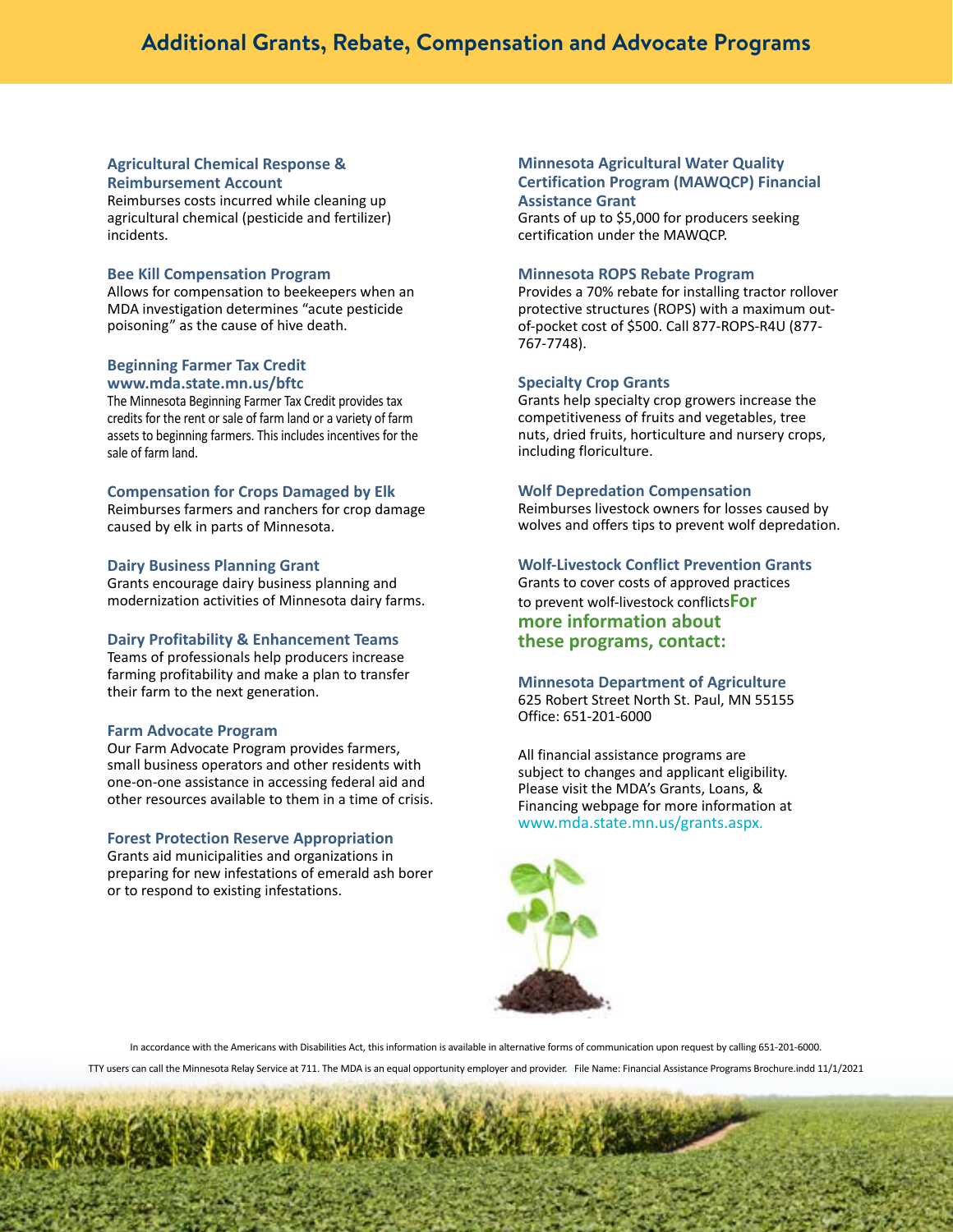### **Agricultural Growth, Research and Innovation (AGRI) Program**

The AGRI Program awards grants and other forms of financial assistance to create agricultural jobs and support profitable businesses. **For a complete list of AGRI Grants, visit** www.mda.state.mn.us/ grants/agri **or call the MDA Grants Hotline at 651-201-6500**.

#### **[Beginning Farmer Farm Business](http://www.mda.state.mn.us/food/organic/bizmgmt/beginningfarmerfbm.aspx)  [Management \(FBM\) Scholarship](http://www.mda.state.mn.us/food/organic/bizmgmt/beginningfarmerfbm.aspx)**

Scholarships pay 50% of tuition costs of FBM education for beginning farmers. Funds support 8-10 credits per academic year, with a maximum of 40 cumulative FBM credits per student.

*Application time frame: Year–Round* 

#### **[Bio-incentive Program](http://www.mda.state.mn.us/grants/agri/bioincentive.aspx)**

Provides production payments to encourage commercial-scale production of advanced biofuels, renewable chemicals, and thermal energy production from biomass. Payments available for chemicals containing at least 51% bio-based content, and biomass thermal energy; or for fuels that meet the greenhouse gas benefit requirements of the EPA's Renewable Fuels Standard.

*Application time frame: Year–Round*

#### **[County Fair Grants](http://www.mda.state.mn.us/grants/grants/countyfair.aspx)**

All Minnesota county fairs receive funds to preserve and promote Minnesota agriculture.

*Application time frame: August – February*

#### **[Crop Research Grants](http://www.mda.state.mn.us/grants/grants/cropresearch.aspx)**

Grants fund 100% of the costs associated with applied research to improve agricultural product quality, quantity and/or value.

*Application time frame: September – November*

#### **[Farm to School/Early Care Education Grants](http://www.mda.state.mn.us/grants/grants/mnfarmtoschool.aspx)**

First Bite Grants fund 100% and Full Tray Grants fund up to 50% of cost to increase the purchase and use of Minnesota agricultural products in food service programs. Additional equipment grants cover 50% of the cost of equipment purchases used to increase F2S efforts.

*Application time frame: August – December*

#### **Grain Storage Facility Safety Cost-Share**

Reimburses 75% of the purchase and installation of eligible safety equipment up to \$400 per bin or silo (\$2,400 per farm) per year.

*Application time frame: Year–Round (As long as funnding is available)*

#### **[Good Agricultural Practices/Good Handling](http://www.mda.state.mn.us/grants/gapcostshare.aspx)  [Practices \(GAP/GHP\) Cost-Share Program](http://www.mda.state.mn.us/grants/gapcostshare.aspx)** Provides 75% reimbursement of costs associated with GAP/GHP certification.

*Application time frame: Year–Round*

#### **[Good Food Access Program \(GFAP\)](http://www.mda.state.mn.us/grants/grants/gfapequipmentgrant.aspx)**

**[Equipment/Physical Improvement Grants](http://www.mda.state.mn.us/grants/grants/gfapequipmentgrant.aspx)** Grants reimburse 100% of costs for retailers to buy equipment/make physical improvements to increase the availability of and access to affordable, nutritious and culturally appropriate food in eligible areas.

*Application time frame: October – January*

#### **[Good Food Access Program \(GFAP\) Technical](http://www.mda.state.mn.us/grants/grants/gfaptechassistance.aspx)  [Assistance Grants](http://www.mda.state.mn.us/grants/grants/gfaptechassistance.aspx)**

Grants provide up to 75% of costs of providing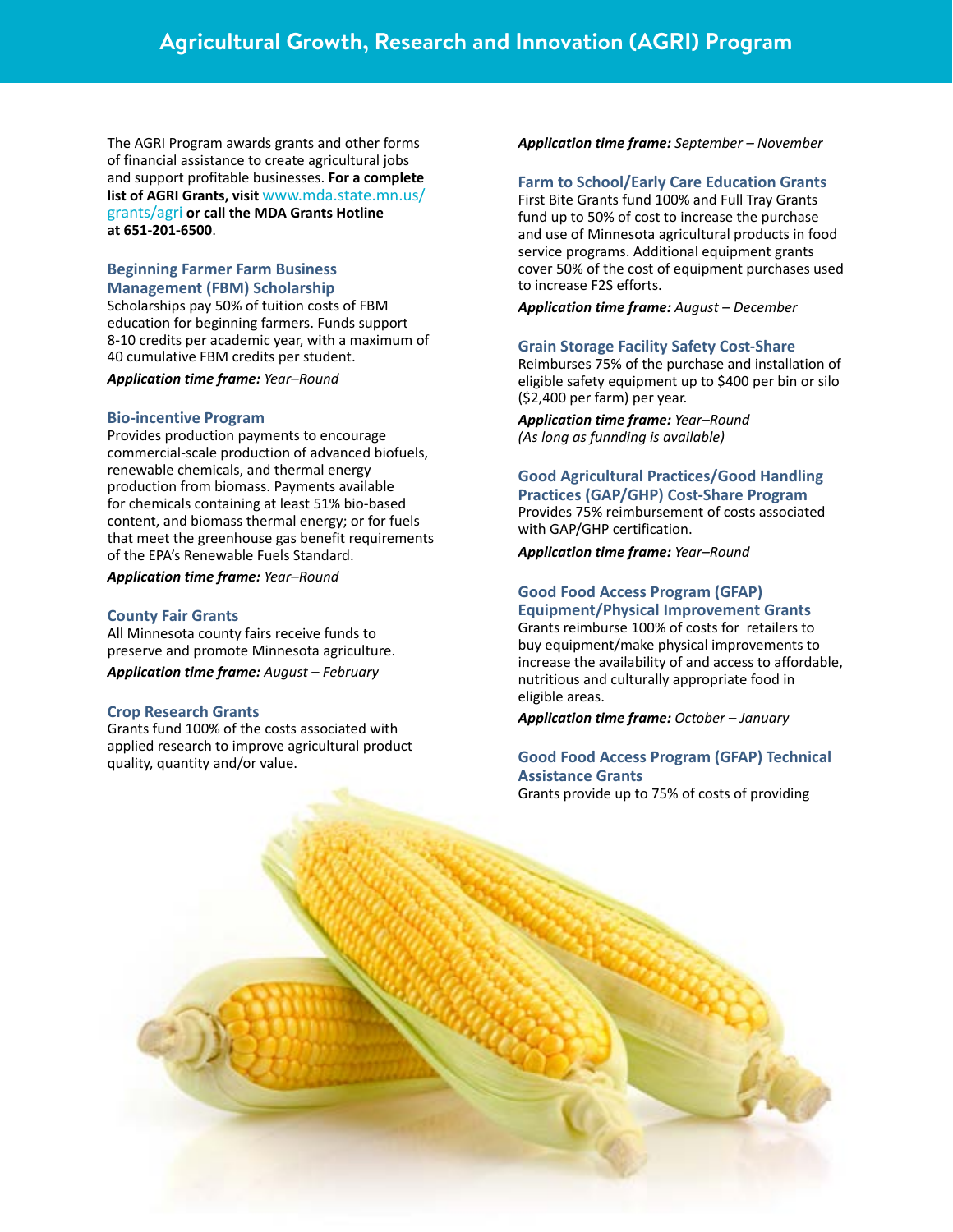### **Agricultural Growth, Research and Innovation (AGRI) Program**

needs-based technical assistance to food retailers in eligible areas.

*Application time frame: October – January*

#### **[Livestock Investment Grants](http://www.mda.state.mn.us/grants/grants/livestockinvestment.aspx)**

Grants provide a 10% reimbursement for the purchase, construction, or improvement of buildings or facilities for livestock production.

*Application time frame: August – November*

#### **Meat, Poultry, Egg, and Milk Processing Grants**

Approximately 25% reimbursement available for meat, poultry, egg, and milk processors' cost of equipment or physical improvements that support processing and capacity, and will increase sales of Minnesota agricultural products.

*Application time frame: August – October*

#### **Minnesota ROPS Rebate Program**

Provides a 70% rebate for installing tractor rollover protective structures (ROPS) with a maximum out-of-pocket cost of \$500. Call 877-ROPS-R4U (877-767-7748).

*Application time frame: Year–Round (As long as funnding is available)*

#### **New Markets Program**

Supporting small Minnesota food and beverage companies and farms, The New Markets Program includes 50% Cost-Sharing for high-impact marketing activities such as ecommerce, digital

marketing, e-mail marketing, B2B tradeshows, and store demos. The Program also coordinates "Minnesota Pavilions" at some of the largest domestic food tradeshows.

*Application time frame: Year–Round*

#### **[Sustainable Agriculture Demonstration Grants](http://www.mda.state.mn.us/grants/grants/demogrant.aspx)**

Grants are available to cover 100% of on-farm research and demonstrations exploring sustainable agricultural practices.

*Application time frame: August – December*

#### **[Tradeshow/Demonstration](https://www.mda.state.mn.us/food/business/processedfoods.aspx)  [Support Program \(TSP\)](https://www.mda.state.mn.us/food/business/processedfoods.aspx)**

Cost-sharing of booth space and other expenses at wholesale food tradeshows and support for in-store product sampling demonstrations.

*Application time frame: Year–Round*

#### **[Urban Agriculture Grants](http://www.mda.state.mn.us/grants/grants/urbanaggrant.aspx)**

Grant funds cover 100% of equipment or physical improvement purchases and/or labor for urban youth agricultural education and urban agriculture community development projects.

*Application time frame: October – January*

#### **[Value-Added Equipment Grants](http://www.mda.state.mn.us/grants/grants/valueaddedgrant.aspx)**

Grants provide 25% of the cost of equipment or physical improvements that will add value to/ increase sales of Minnesota agricultural products. *Application time frame: January – Feburary*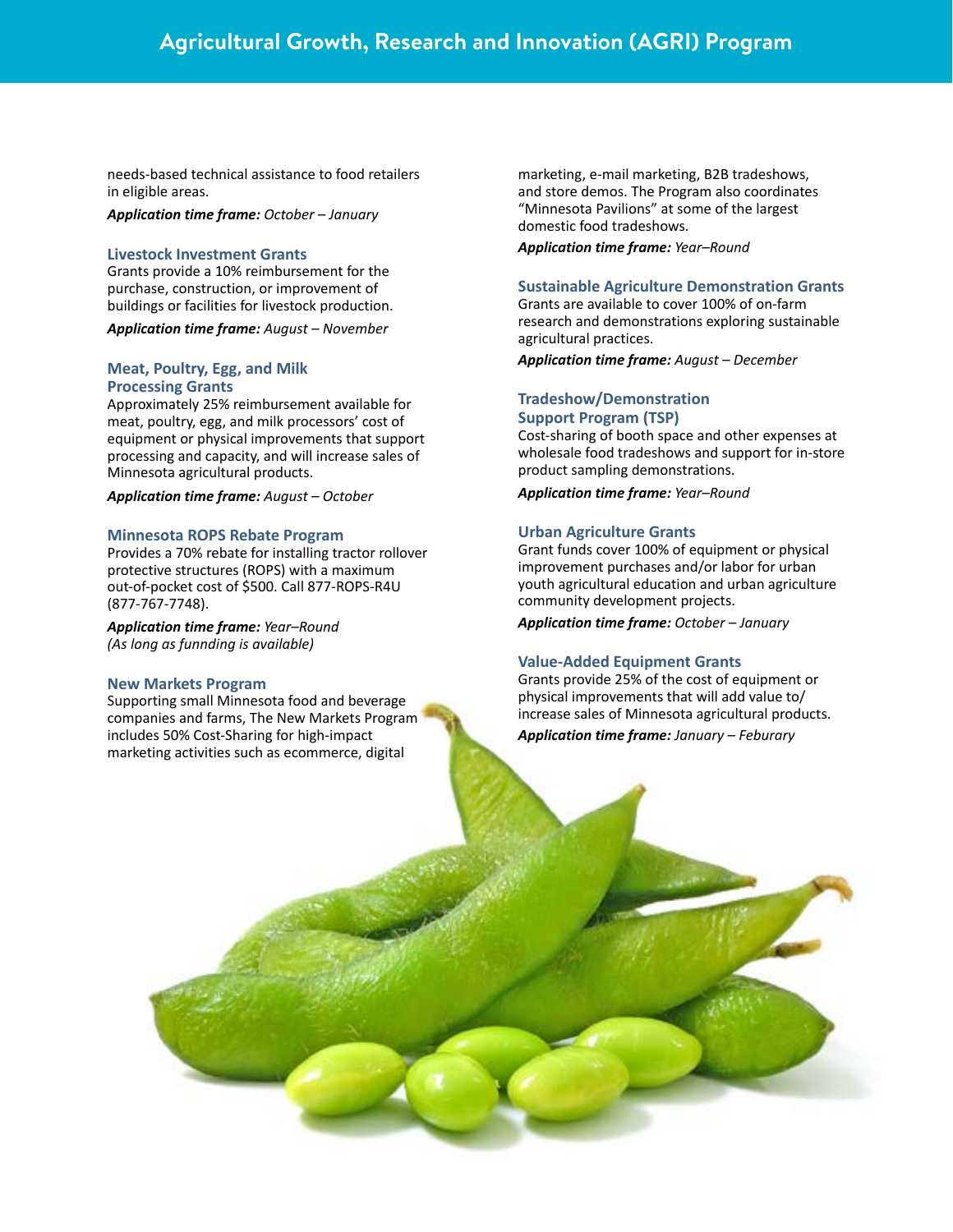## DEPARTMENT OF<br>AGRICULTURE

# **Low Interest Loans**

| Program                                                                                                                                                                                                                                                                                      | <b>Funding Limits</b>                                                                                                                    | <b>Use of Proceeds</b>                                                                                                                                                                                                                                                                                      | <b>Terms and Maturity</b>                                                                                                                                                                                        | <b>Fees</b>                                             | <b>Qualifications</b>                                                                                                                                                                                                                                                                                                                                                                                                                                                |
|----------------------------------------------------------------------------------------------------------------------------------------------------------------------------------------------------------------------------------------------------------------------------------------------|------------------------------------------------------------------------------------------------------------------------------------------|-------------------------------------------------------------------------------------------------------------------------------------------------------------------------------------------------------------------------------------------------------------------------------------------------------------|------------------------------------------------------------------------------------------------------------------------------------------------------------------------------------------------------------------|---------------------------------------------------------|----------------------------------------------------------------------------------------------------------------------------------------------------------------------------------------------------------------------------------------------------------------------------------------------------------------------------------------------------------------------------------------------------------------------------------------------------------------------|
| <b>AgBMP Loans</b><br>www.mda.state.<br>mn.us/grants/<br>loans/agbmploan                                                                                                                                                                                                                     | $\bullet$ \$200,000 maximum<br>loan<br>• May have multiple<br>loans<br>• Total of all<br>outstanding loans<br>cannot exceed<br>\$200,000 | Any project or practice that<br>helps water quality such as<br>conservation tillage equipment,<br>feedlot improvements, manure<br>management equipment, well<br>improvements, and any septic<br>system, as well as many other<br>practices that can be individually<br>reviewed by your local<br>government | • Maximum loan length of 10<br>vears<br>• Maximum interest rate of 3%<br>• Lender may require collateral<br>• Borrower must meet lender's<br>lending criteria                                                    | Lender<br>may charge<br>customary fees<br>AgBMP: no fee | • Project must protect or improve water<br>quality<br>• Farmer, Rural Landowner, or Farm Supply<br>Business may apply<br>• Any feedlot or manure management<br>projects < 1,000 AU<br>• Contact your local government to review<br>and approve projects. Local contacts can<br>be found at www.mda.state.mn.us/<br>agbmploan                                                                                                                                         |
| <b>RFA Beginning</b><br><b>Farmer Loan</b><br>Program<br>www.mda.state.<br>mn.us/business-<br>dev-loans-grants/<br>beginning-farmer-<br>loan-program<br><b>RFA Seller-Assisted</b><br><b>Loan Programs</b><br>www.mda.state.<br>mn.us/seller-<br>assisted-loan-<br>participation-<br>program | • RFA participation:<br>45% of first<br>mortgage with<br>a maximum of<br>\$400,000                                                       | Purchase of farm real estate                                                                                                                                                                                                                                                                                | • RFA portion - 2.0% interest<br>rate<br>• Lender and seller portion -<br>negotiate<br>• Pay at least 10% down of<br>appraisal value<br>• 15-30 year terms<br>• RFA participation will balloon<br>after 10 years | RFA: \$50<br>application fee<br>(non-refundable)        | • Applicant must farm unit and be or intend<br>to become a full-time farmer<br>• Net worth of less than \$862,000 (including<br>spouse and dependents)<br>• Sufficient education or experience to<br>succeed in intended farming practice<br>• Agree to enroll in farm business<br>management program and consult with<br>your local Soil and Water Conservation<br>District office<br>• Agree to obtain credit life insurance to<br>cover the purchase the property |
| <b>RFA Agricultural</b><br>Improvement<br>Program<br>www.mda.state.<br>mn.us/agricultural-<br>improvement-loan-<br>program                                                                                                                                                                   | • RFA participation:<br>45% of first<br>mortgage with a<br>max. of \$400,000                                                             | Finance capital improvements<br>to farming operation. Can be<br>used to improve land and/<br>or structures, efficiency,<br>productivity, or increase farm<br>income. Also includes wind<br>energy conversion up to one<br>megawatt (limited refinancing)                                                    | • RFA portion - 2.25% interest<br>rate<br>• Lender portion - negotiate<br>• 1-15 year terms<br>• RFA participation will balloon<br>after 10 years                                                                | <b>RFA: \$50</b><br>application fee<br>(non-refundable) | • Applicant must farm unit and be or intend<br>to become a full-time farmer<br>• Net worth of less than \$862,000 (including<br>spouse and dependents)<br>• Have sufficient education or experience to<br>succeed in intended farming practice<br>• Consult with your local Soil and Water<br><b>Conservation District office</b>                                                                                                                                    |

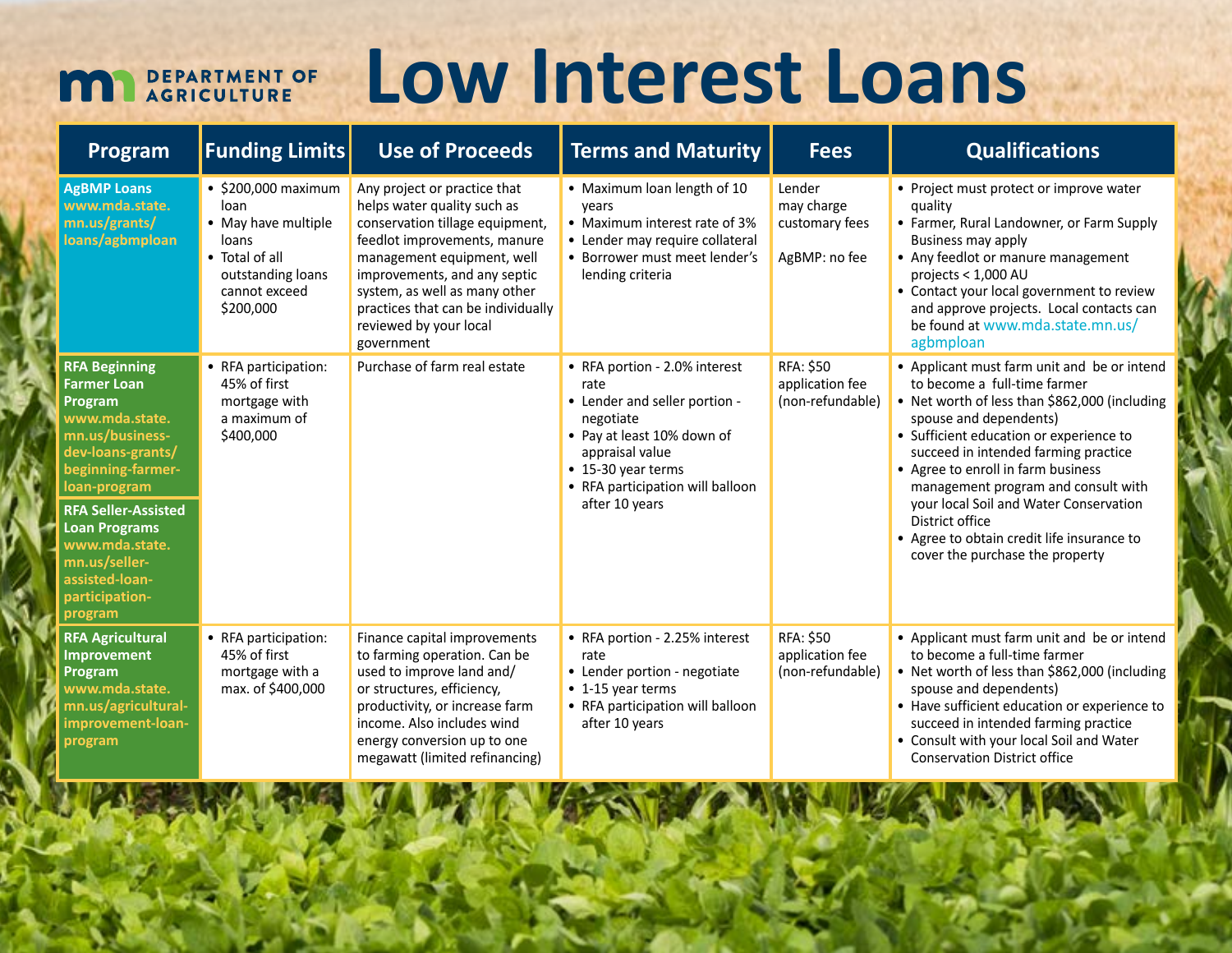# **Low Interest Loans**

| Program                                                                                                                      | <b>Funding Limits</b>                                                                                                                    | <b>Use of Proceeds</b>                                                                                                                                                                                                    | <b>Terms and Maturity</b>                                                                                                                        | <b>Fees</b>                                             | <b>Qualifications</b>                                                                                                                                                                                                                                                                                                         |
|------------------------------------------------------------------------------------------------------------------------------|------------------------------------------------------------------------------------------------------------------------------------------|---------------------------------------------------------------------------------------------------------------------------------------------------------------------------------------------------------------------------|--------------------------------------------------------------------------------------------------------------------------------------------------|---------------------------------------------------------|-------------------------------------------------------------------------------------------------------------------------------------------------------------------------------------------------------------------------------------------------------------------------------------------------------------------------------|
| <b>RFA Livestock</b><br><b>Expansion Program</b><br>www.mda.state.<br>mn.us/livestock-<br>expansion-loan-<br>program         | • RFA participation:<br>45% of first<br>mortgage with a<br>max. of \$525,000                                                             | Finance improvements to<br>livestock facilities (purchase<br>of livestock not allowed) (no<br>refinancing)                                                                                                                | • RFA portion - 2.5% interest<br>rate<br>• Lender portion - negotiate<br>• 1-15 year terms<br>• RFA participation will balloon<br>after 10 years | RFA: \$50<br>application fee<br>(non-refundable)        | • Must farm unit full-time; at least one<br>of the applicants must be the principal<br>operator and actively engaged in a<br>livestock operation<br>• Net worth of less than \$1,832,000<br>(including spouse and dependents)<br>• Show financial need and ability to repay<br>loan                                           |
| <b>RFA Restructure II</b><br>Program<br>www.mda.state.<br>mn.us/restructure-<br>ii-loan-program                              | • RFA participation:<br>45% of first<br>mortgage with a<br>max. of \$525,000                                                             | Restructure of agricultural<br>debt for farmers in good credit<br>standing experiencing trouble<br>meeting cash flow due to<br>adverse events                                                                             | • RFA portion - 2.5% interest<br>rate<br>• Lender portion - negotiate<br>• 1-30 year terms<br>• RFA participation will balloon<br>after 10 years | <b>RFA: \$50</b><br>application fee<br>(non-refundable) | • Net worth of less than \$1,832,000<br>(including spouse and dependents)<br>• Have received 50% of gross income from<br>farming in past three years<br>• Have operating expenses that do not<br>exceed 95% of income<br>• Consult with your local Soil and Water<br><b>Conservation District office</b>                      |
| <b>RFA Livestock</b><br><b>Equipment Loan</b><br>Program<br>www.mda.state.<br>mn.us/livestock-<br>equipment-loan-<br>program | • RFA participation:<br>45% of equipment<br>loan with a max. of<br>\$40,000                                                              | Finance the purchase of<br>livestock equipment for housing,<br>confinement, feeding, watering,<br>fencing, milk production<br>and waste management (no<br>refinancing)                                                    | • RFA portion - 2% fixed interest<br>rate<br>• Lender portion - negotiate<br>• 1-10 year terms                                                   | RFA: \$50<br>application fee<br>(non-refundable)        | • Must farm unit full-time; at least one<br>of the applicants must be the principal<br>operator and actively engaged in a<br>livestock operation<br>• Net worth of less than \$490,077<br>(including spouse and dependents)<br>• Show financial need and ability to repay<br>loan                                             |
| <b>RFA Disaster</b><br><b>Recovery Loan</b><br>Program<br>www.mda.<br>state.mn.us/<br>grants/disaster/<br>disasterloan.aspx  | • RFA participation:<br>45% of loan with a<br>max. of \$200,000                                                                          | Finance, repair or replacement<br>of structures and resources<br>not covered by insurance after<br>natural disaster. Replace flocks,<br>make building improvements,<br>or cover loss of revenue due to<br>avian influenza | • 0% or less fixed interest rate<br>• 1-10 year terms                                                                                            | RFA: \$50<br>application fee<br>(non-refundable)        | • Certify that the damage or loss was<br>sustained within a county that was subject<br>of a state or federal disaster declaration, or<br>due to avian influenza<br>• Have received 50% of average gross annual<br>income from farming in past three years                                                                     |
| <b>RFA Value-Added</b><br><b>Stock Loan Program</b><br>www.mda.state.<br>mn.us/value-<br>added-stock-loan-<br>program        | • RFA participation:<br>45% of loan with<br>a maximum of<br>\$40,000<br>• No more than 95%<br>of purchased stock<br>value will be loaned | Finance the purchase of stock<br>shares in commodity processing<br>business                                                                                                                                               | • 2% fixed interest rate<br>• 1-8 year terms                                                                                                     | RFA: \$50<br>application fee<br>(non-refundable)        | • Producer must grow the ag product which<br>is to be processed by an agricultural<br>product processing facility<br>• Have a total net worth of less than<br>\$490,077 (indexed for inflation), including<br>the assets and liabilities of spouse and<br>dependents<br>• Security value must be 150% of total loan<br>amount |